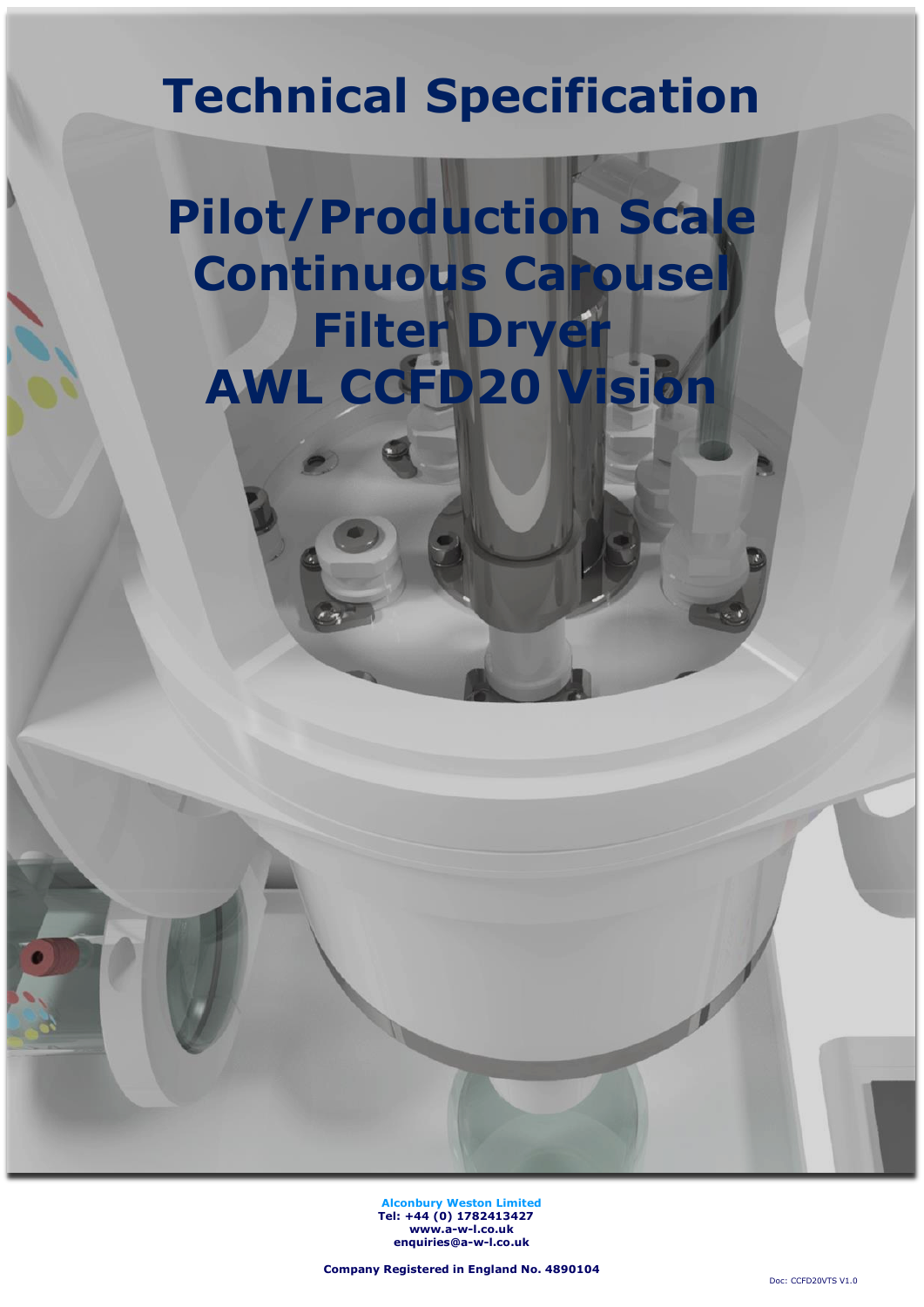

## **Overview:**

#### **System:**

The AWL Continuous Carousel Filter Dryer "CCFD" has been designed to produce filtered, washed and dried products in a continuous manner. The core technology is based on wellestablished Nutsche filtration, processing thin cakes in a fully automated system. The carousel is a series of hollow cylinders moved around a central axis to fixed processing stations. The CCFD20 Vision has an onboard vision system which monitors cake and liquid levels allowing fine control over filtration and washing, improving purity, yield and quality attributes. The vision system also enables the processing of slurries with 'non-settling' particles, or particles with a prolonged settling time. The CCFD is supplied complete with all valves, pumps and vessels to allow for fully continuous operation, the user merely needs to connect their vacuum and compressed air supplies and drying gas supply if required.

The standard supply consists of a support structure with the following main components; slurry buffer tank, solvent wash tank (x2), wash solvent pumps (x2), Wash-in-Place "WIP" tank, WIP pump, combined carousel filter/dryer, camera vision system, filtrate receiver  $(x1)$ , drying solvent/WIP Receiver, filtrate sampling bottles, solids discharge chute terminated with a tri-clamp outlet flange, and a PLC / touch screen control system. The filter carousel consists of ten 20 mm diameter, 60 ml capacity filtration chambers. The carousel and filter base have been designed to be easily removed for thorough manual cleaning if required.

This system is designed for use in a safe area and is not suitable for an ATEX environment.

#### **Carousel Filtration and Drying:**

The DN20 CCFD Vision is a pilot/production scale continuously operating filter dryer. It is capable of automatic filtering, washing (with two different solvents), deliquoring, drying and discharge of filtered dry solids. Integrated wash-in-place (WIP) is included. Solid-liquid separation is by means of vacuum over a sintered multilayer filter plate. Industrial standard multilayer filter plate material is available in various micron ratings, from 2 to 40 microns. The system operates by individual controlling filtration and washing in each port simultaneously. The camera vision system detects the cake and liquid levels allowing the filtration and washing to stop at or near to dryland. Drying is achieved through a heated nitrogen system.

#### **Warm Nitrogen Drying:**

The flow and temperature of the drying gas is controlled using the following:

- $N_2$  heated by AWL's electric heated transfer line technology
- Maximum jacket temperature  $100^{\circ}$ C
- PID loop control
- Inlet & outlet temperatures measured by K-Type thermocouples (displayed on HMI)

#### **Vision System:**

The system is supplied with a high-resolution camera and lighting system used to monitor the cake and liquid levels with a resolution of 1 ml. The system can detect dryland, to allow filtration and wash draining to stop at or just before dryland. Wash solvent volumes are monitored to automatically dispense wash volumes calculated from the measured cake height. This allows for fine control of filtration and washing parameters to maximise yields and purity. The cake is not fully de-liquored until washing is complete, thereby avoiding cake cracking and increasing wash efficiency.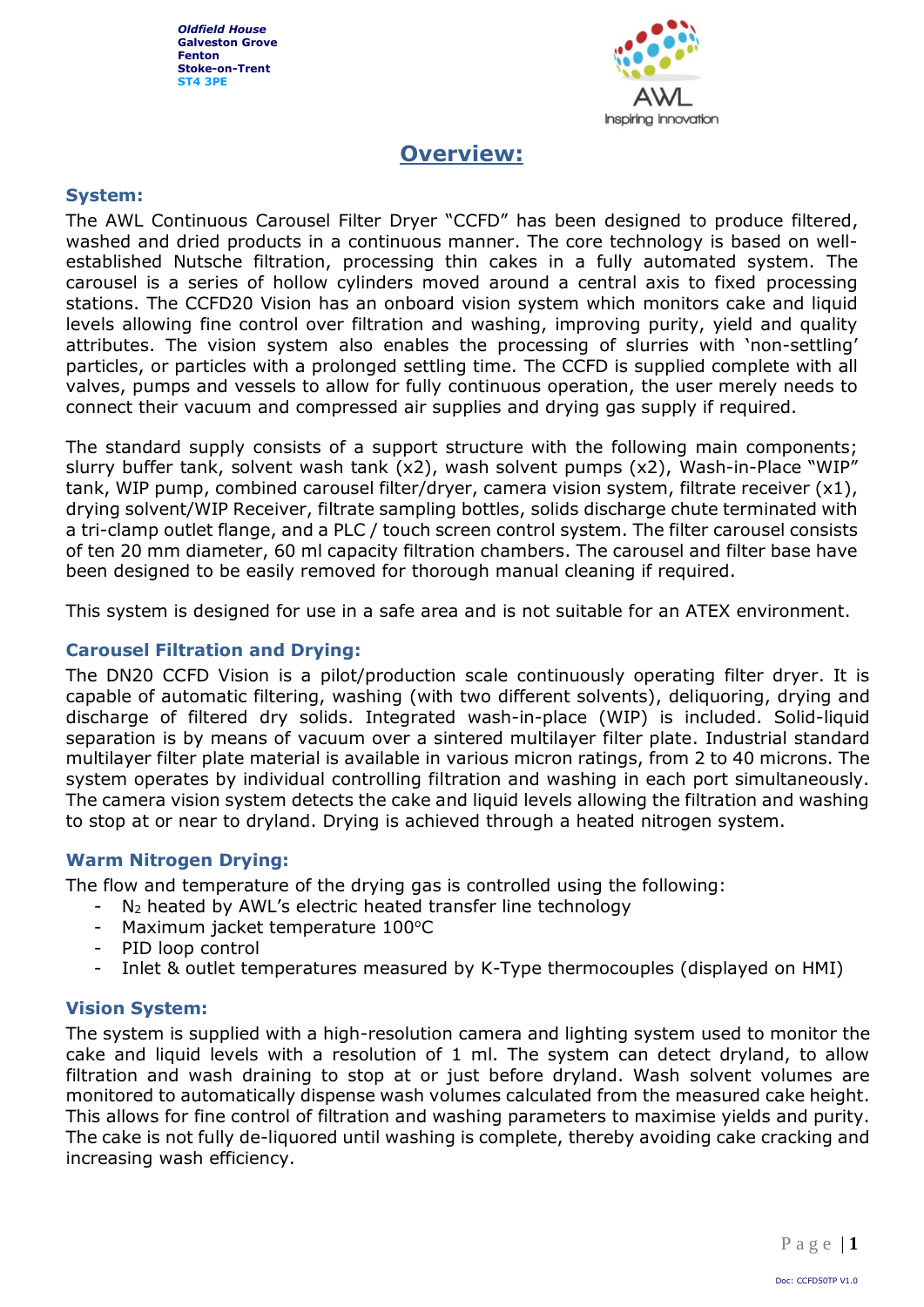

#### **Functionality:**

The following functions are included in the supply:

- Auto transfer function from external reactor/crystalliser
- Auto wash solvent dosing systems (x2)
- Auto WIP dosing system
- Vision system for fine control over filtration and washing
- Adjustable filtration and wash parameters
- Ability to process 'settling' or 'non-settling' slurries
- Heated Nitrogen/Air drying with temperature control
- Filtrate receiver and WIP receiver with auto-drain feature
- Selectable wash contact time for diffusional washing
- Filtrate sampling bottles for offline analysis of filtrate
- Auto data population, recall and presentation
- Auto WIP sequence
- End-of-Day automated cleaning routine

#### **Process Sequence:**

First, the slurry is transferred from the jacketed, agitated buffer vessel into a charge vessel via vacuum transfer. The slurry volume is then dispensed into the first port of the carousel. The carousel rotation is controlled by a servo motor which indexes the carousel ports to fixed processing stations. The process sequence for each port position is as follows:

- Port Position 1: Solid-liquid separation stopping before dryland
- Port Position 2: 1<sup>st</sup> Wash, either Solvent 1 or Solvent 2. Stops drain before dryland
- Port Position 3: 2<sup>nd</sup> Wash, either Solvent 1 or Solvent 2. Stops drain before dryland
- Port Position 4: 3<sup>rd</sup> Wash, either Solvent 1 or Solvent 2 and deliquor
- Port Positions 5-9: Drying via heated nitrogen or air
- Port Position 10: Cake Discharge

Wash Solvent 1: Removes Impurities

Wash Solvent 2: Solvent exchange to reduce drying time or agglomeration

#### **Modes of Operation:**

- Optimisation Mode: Processing in optimisation mode allows one aliquot to be automatically processed in the system. Once the filtrate and solids are analysed (offline), the process can be adjusted to achieve the optimised washing, filtration and drying with minimal input material. On completion, the operating parameters can be saved to a recipe for use in production mode.
- Production Mode: Maximum throughput operation including automatic solid-liquid separation, dosing of wash solvents and drying
- Manual Mode: All valves, pumps and operations can be controlled manually via the touch screen control panel
- Automated calibration modes: Slurry transfer volume, pump calibration, camera calibration, cake height calibration (for non-settling slurries)
- End-of-Day WIP: The filter internals can be cleaned by an automated wash-in-place sequence which sprays the carousel filter using the WIP pump system. The filter system is flooded and drained to remove residual material.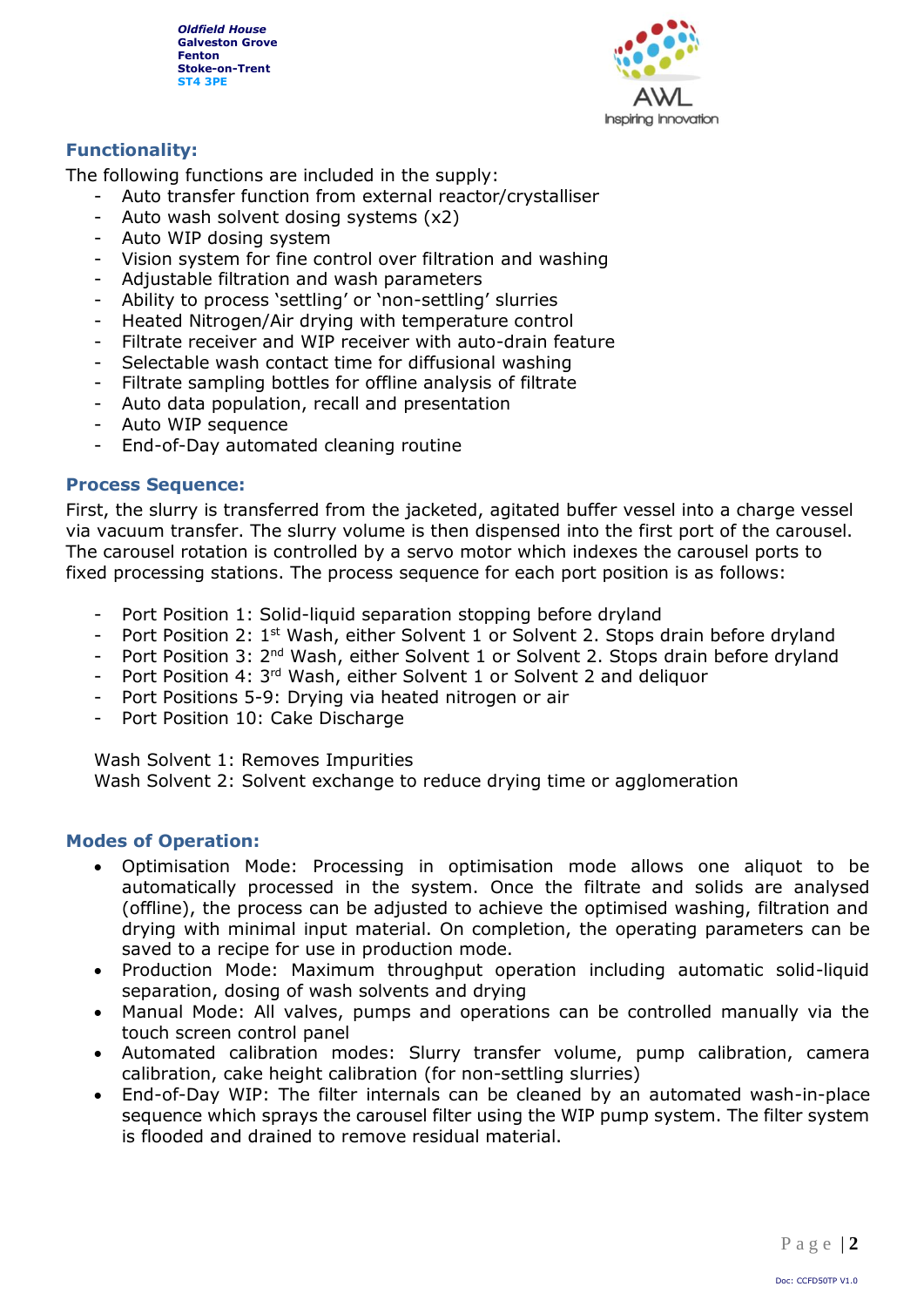

#### **Interfacing with upstream processing:**

The filtration system is designed to accept slurry from a batch or continuous source. It can operate as a stand-alone unit or interface directly with a reactor or crystalliser.

#### **Process Vessels:**

6 process vessels are provided with the system.

- 1 Litre capacity jacketed, agitated slurry buffer vessel
- 60 ml capacity jacketed slurry dosing vessel
- 2 Litre capacity Wash Vessels (x2) complete with peristaltic pump
- 2 Litre capacity WIP Vessel complete with peristaltic pump
- 3.5 Litre capacity Filtrate Receiver vessel
- 3.5 Litre capacity WIP Receiver vessel
- 1 Litre solids receiver bottle (supplied with solids discharge adapter to attach bottle)
- 0.1 Litre pressure rated laboratory bottle for filtrate sampling  $(x5)$

Vessels are manufactured from borosilicate 3.3 glass.

The 3.5 L capacity receiver vessels act as a buffer for the filtrate and wash waste from the system. The auto drain sequence is managed by the onboard control system. It is the end user's responsibility to connect the receiver outlets to the appropriate waste/collection stream.

#### **PLC / Control System:**

The control system consists of a pre-programmed PLC system, 9" touch screen, safety circuits and power isolator. Controls are enclosed within the framework of the Carousel Filter Dryer and the HMI touch screen is housed in a separate Local Operating Panel. DCS remote access / control is available.

#### **Support Structure:**

The CCFD and ancillary process vessels are mounted on a self-supporting 304 stainless steel mobile framework and mounted on four castors. Utility connections (compressed air, vacuum, nitrogen(optional), electrical supply) are provided on the side of the structure.

#### **Overall Dimensions / Weight:**

Approximate Weight: 750 kg (complete system) Dimensions: 1600mm Wide x 1400mm Deep x 2400 mm High The above dimensions are the footprint of the filter unit. Minimum of 1700 mm x 1500 mm advised to allow for connection of services.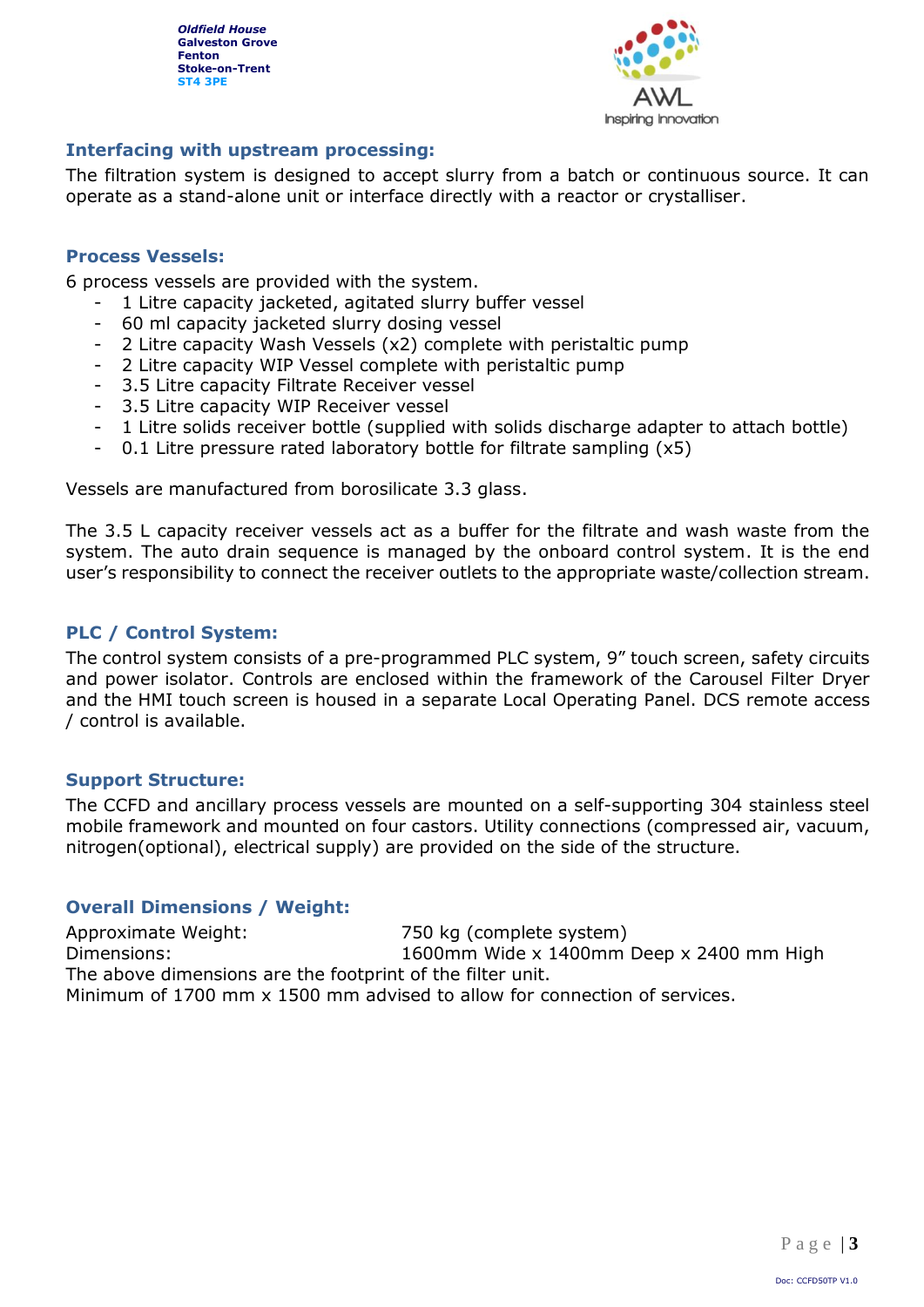

## **General arrangement of the CCFD20 Vision**



(Blue solids collection vessel is for information only)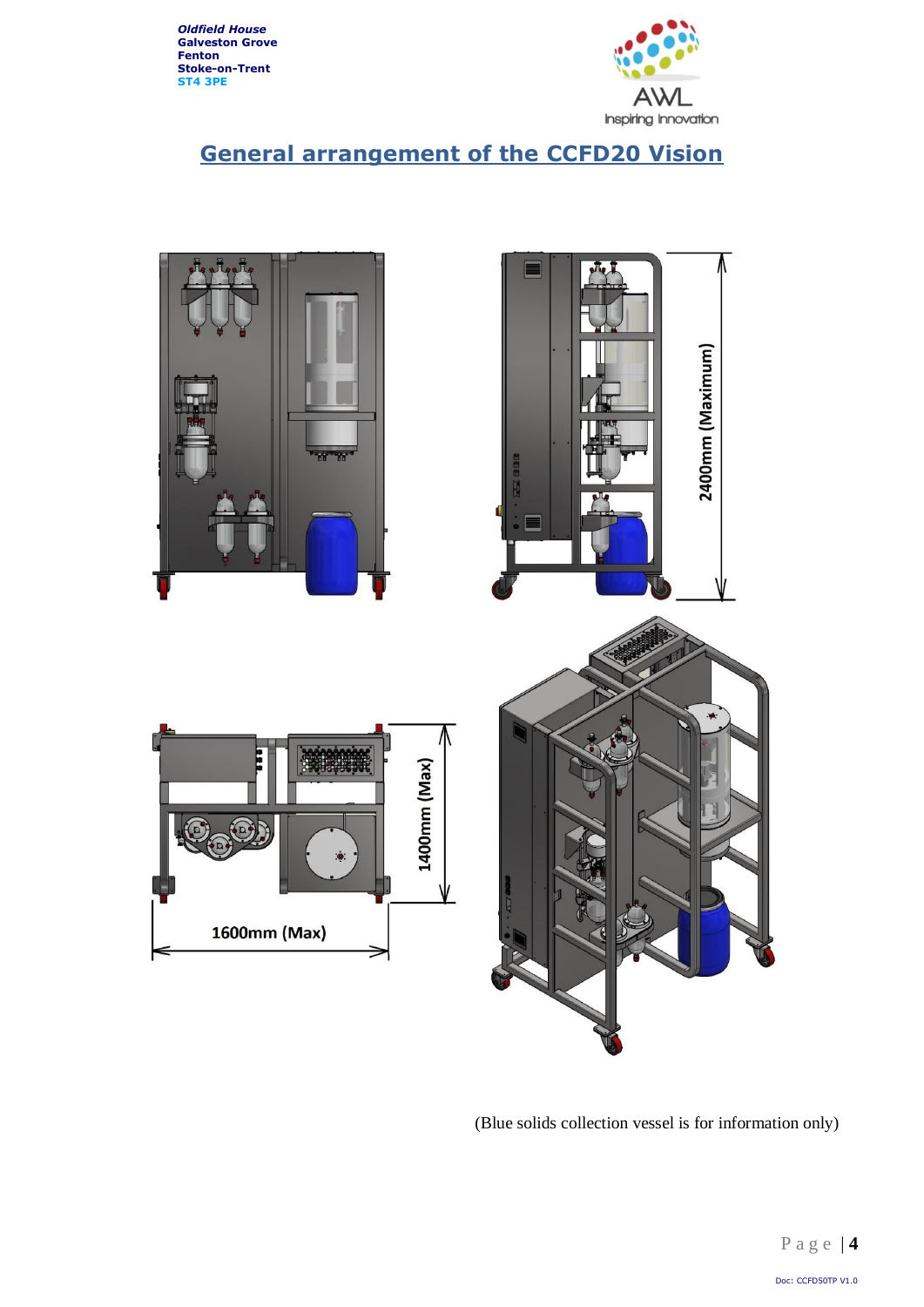

## **System Configuration**



**Typical configuration of a CCFD20 Vision**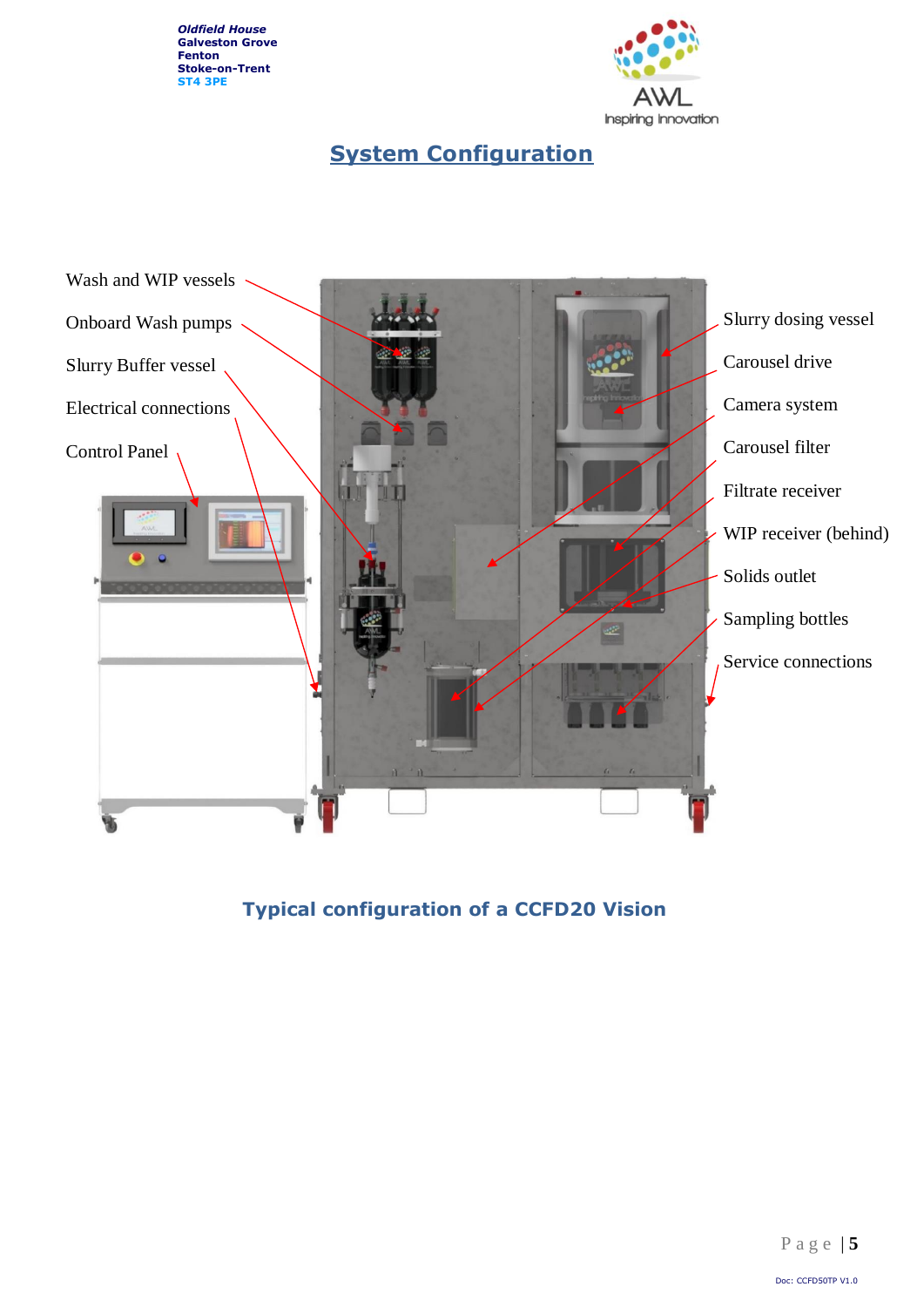

## **Process Section - Operating Parameters & Design Criteria:**

#### **Filter:**

Design Principle: Sound Engineering Practise Temperature Range: 0°C to +100°C

#### **Process Vessels:**

Temperature Range: 0°C to +100°C Material of Construction: Borosilicate 3.3 Glass

#### **Process Valves and Pipe work:**

Pipe work: FEP, PTFE

#### **Typical flow rates:**

#### **Service Requirements:**

Design Pressure:  $-1.0$  Bar G to +50 mBar G Material of Construction: Wetted parts - 316L, PTFE, Polypropylene, PEEK, FEP, Borosilicate 3.3 Glass Filter plates (standard) Sintered Mesh 20 micron, 5 layer, 316L (other filter plates available on request)

Design Principle: Sound Engineering Practice Design Pressure:  $-1.0$  Bar G to +50 mBar G

Process Valves: Wetted parts: PTFE / PEEK, FFKM, 316L Fittings: The PFA, PTFE, Polypropylene, 316 L

Typical Slurry flow rate From 2.5 l/hr to 5 l/hr slurry (Chemistry dependent) Typical Solids throughput From 0.5 to 1 kg/hr dried solids (Chemistry dependent) (Based on 20% Solid Loading)

Electrical Specifications: 1 phase, N and Bonded Earth, 230 Volts, 50 Hz, 16 Amps (or 110V 60 Hz) (local geographical variations to be discussed)

Compressed Air specifications: 4-6 bar compressed air @ 10 l/min

Vacuum Specifications: 2 independent vacuum supplies capable of >900

Nitrogen Specifications: 100 L/min in production mode (depending on drying and filterability of processed material)

mbar vacuum. One with >50 L/min flow rate, one with >20 L/min flow rate and both with condenser

All Utility connections are provided on the side of the structure.

*NOTES: - All pressures in this document are stated as bar gauge*

- *- Flow rates are chemistry dependent*
- *- Carousel is not actively cooled; filtration, washing, de-liquoring take place at ambient temperatures*

or solvent compatible pump.

*- Alternative wetted parts can be made available to suit user chemistry*